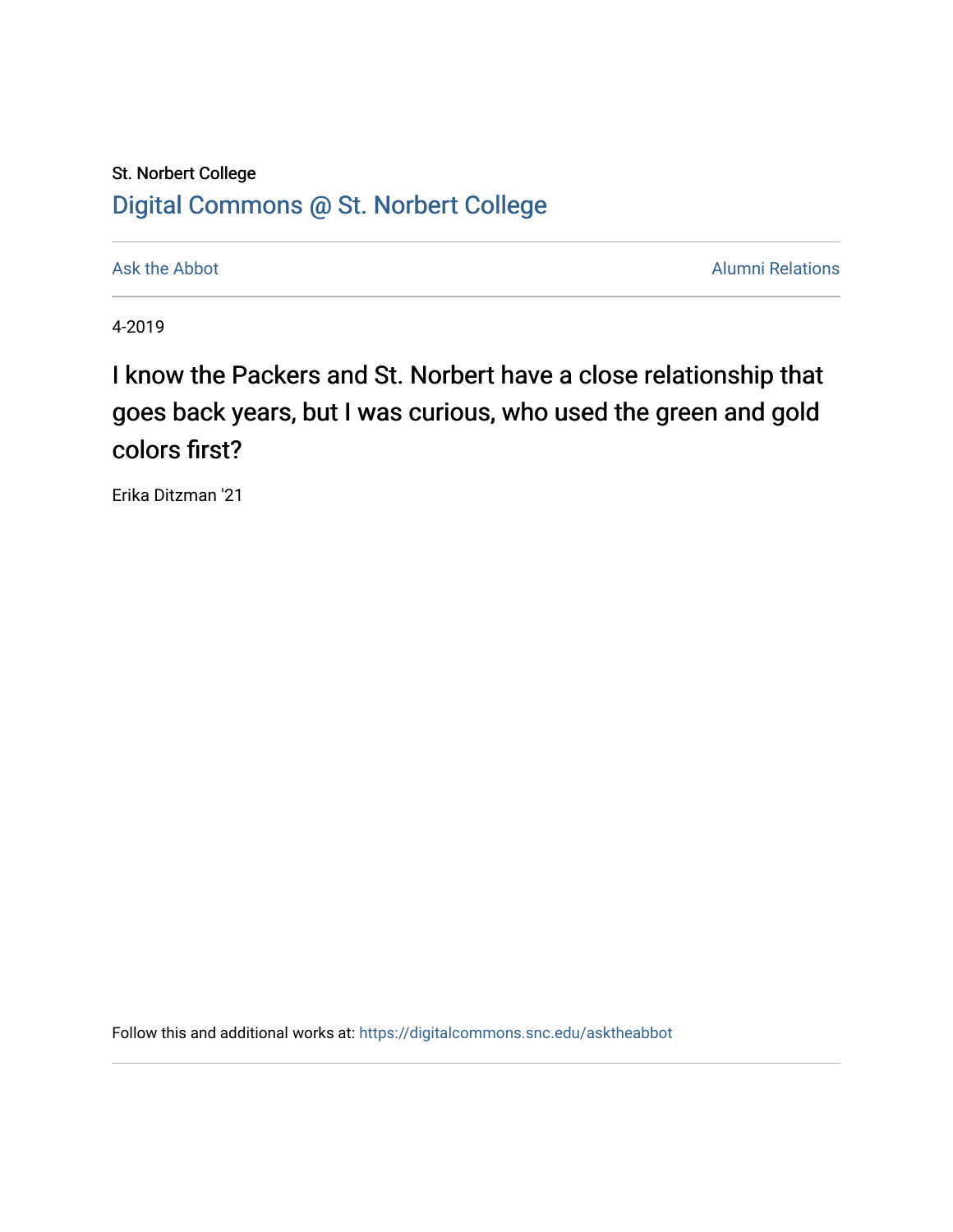



[Academics](https://www.snc.edu/academics) [Admission](https://www.snc.edu/admission) [Campus Life](https://www.snc.edu/campuslife) [Living Norbertine](https://www.snc.edu/livingnorbertine) [Athletics](https://www.snc.edu/athletics) [About](https://www.snc.edu/about)

[Alumni](https://www.snc.edu/alumni/)  $\geq$  [Ask the Abbot](https://www.snc.edu/alumni/abbot/)  $\geq$  April 2019 合

## [Alumni](https://www.snc.edu/alumni/index.html)

[Events & Reunions](https://www.snc.edu/alumni/event/index.html) [Behind the Arch](https://www.snc.edu/alumni/event/behindthearch/) [Benefits and Services](https://www.snc.edu/alumni/benefits.html) [Get Involved](https://www.snc.edu/alumni/getinvolved.html) [Give to SNC](http://giving.snc.edu/) [Alumni Awards](https://www.snc.edu/alumni/awards/index.html) [Knight Lights](https://www.snc.edu/alumni/knightlights/index.html) [Alumni-Owned](https://www.snc.edu/alumni/directory/index.html) [Businesses Network](https://www.snc.edu/alumni/directory/index.html) [Alumni Board](https://www.snc.edu/alumni/alumniboard.html) [Student Alumni](https://www.snc.edu/alumni/saa.html) [Ambassadors](https://www.snc.edu/alumni/saa.html) [Staff](https://www.snc.edu/alumni/contactus.html)

# April 2019 Question:

With the NFL draft happening this weekend, the Packers have been dominating the news. I know the Packers and St. Norbert have a close relationship that goes back years, but I was curious, who used the green and gold colors first?

Erika Ditzman '21

#### Answer:

Dear Erika,

Thank you for your splendid question. Interestingly, this is a topic that prompts many queries like yours. It's been too many years since I addressed it for a new generation. In fact, it was as long ago as 2007 that our esteemed alum, Brian Bunkelman '94, asked the same question, and I answered him thus:

"Thanks for asking, Brian. I was hoping someone would follow up on the subject since this is one of the most misunderstood facts about Green Knight athletics.

"St. Norbert's school colors were originally Dartmouth green and white, with gold. In 1931, to differentiate between the high school and the college, the high school (later known as Abbot Pennings High School) was given the green and white, while the college adopted Dartmouth green and light old gold. It is important to note that the Green Bay Packers didn't adopt the green and gold until Vince Lombardi ordered it in 1959!"

Why Dartmouth, do I hear you now asking? I am reminded that Dartmouth College left a favorable impression on one of



Q

Giving

to SNC

#### Ask the Abbot

As the founder of St. Norbert College, and having a prime seat in the center of campus throughout the years, I, Abbot Bernard Pennings, hold the answers to many of your burning questions about the college. [Submit Your Question](https://www.snc.edu/alumni/abbot/index.html)